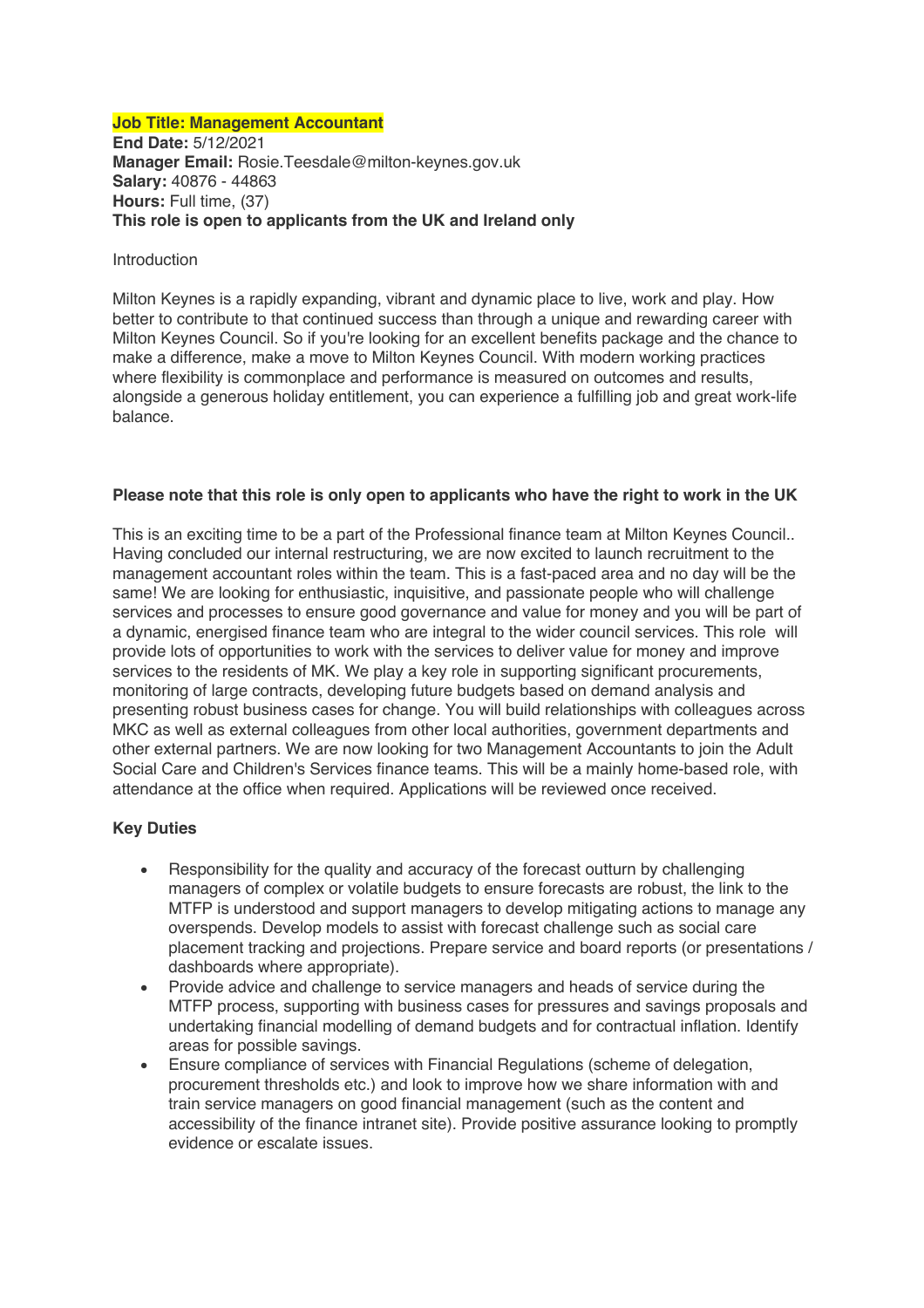- Provide advice and challenge to project boards, on financial and project governance matters including financial modelling, undertake company financial evaluations ahead of contract award and preparation of all reports and dashboards.
- Ensure accurate submission of grant returns and claims prepared by the team, ensuring evidence and working papers are accurate and clear.

# **Experience, Qualifications and any Mandatory Requirements**

- Qualified accountant (CCAB) or in final year (with a commitment to finish) and evidence of appropriate CPD.
- Excellent spreadsheet skills and ability to undertake complex financial modelling using a different data sets and systems (financial, case management etc.).
- Experience of a budget planning cycle, ensuring compliance with governance processes and analysing and reporting on financial issues.

# **Skills Required**

- Be able to explain complicated and technical information in a manner that can be understood by others with different levels of knowledge on the subject using multiple tools; written (preparation of presentations and report writing including cabinet papers), spreadsheets (financial modelling) and deliver presentations and training.
- Inquisitive and challenging with the ability to apply innovative and creative thinking to service challenges within a fast-paced environment.

# **Departmental Benefits of this role**

- Working as part of the wider finance team, this role is suitable to be considered for home working, with appropriate ICT equipment provided for the role.
- We have an extensive in-house training programme, both Council wide but also specifically within the finance team

## Milton Keynes Council Benefits

Use your skills to benefit the local community and experience a rewarding, interesting environment and attractive employment package such as:

Local Government Pension Scheme, considered to be one of the best employer contribution rates

A generous minimum holiday entitlement of 27 days per year in addition to statutory and public holidays, rising to 31 days after 5 years

Option to buy more annual leave

Agile working which provides the opportunity to work from various locations including from home for a proportion of your role (subject to business needs)

A full range of family friendly policies including enhanced Maternity, Adoption and Paternity entitlements

Excellent in-house management development programmes endorsed by the Institute of Leadership and Management

Flexibility with full time, part time and term time working options

Fair pay and a commitment to a minimum Living Wage

MK Advantage benefits package a range of savings including retail, travel and leisure discounts as well as a suite of salary sacrifice benefits.

A range of other attractive benefits which includes MKC Advantage offering retail, travel and